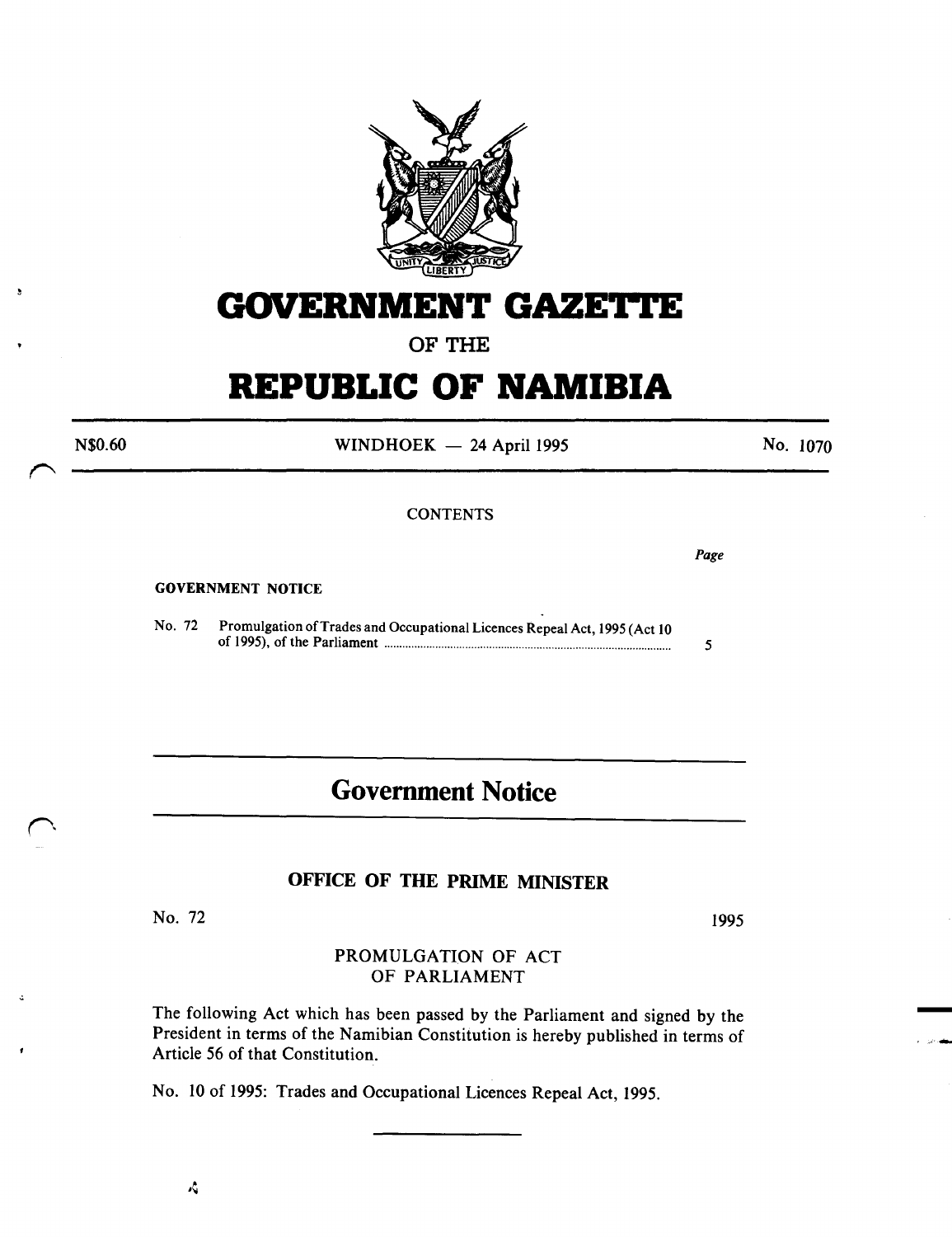-<br>-<br>-

·-'·,.-..

Act No. 10, 1995 TRADES AND OCCUPATIONAL LICENCES REPEAL ACT, 1995

# **ACT**

#### To repeal the laws relating to trades and occupational licences.

*(Signed by the President on 11 Apri/1995)* 

BE IT ENACTED by the Parliament of the Republic of Namibia, as follows:-

| Repeal of laws. | 1. (1) The laws specified in the First Schedule are<br>hereby repealed.                                                             |  |  |
|-----------------|-------------------------------------------------------------------------------------------------------------------------------------|--|--|
|                 | (2) The laws specified in the Second Schedule are<br>hereby repealed to the extent set out in the third column of<br>that Schedule. |  |  |
| Short title.    | 2. This Act shall be called the Trades and Occupa-<br>tional Licences Repeal Act, 1995.                                             |  |  |

#### FIRST SCHEDULE

| Short title or subject of law                                                     |  |
|-----------------------------------------------------------------------------------|--|
| Licences Consolidation Ordinance, 1935                                            |  |
| Extension of Laws to the Rehoboth Gebiet                                          |  |
| Licences Consolidation Amendment Ordi-<br>nance, 1936                             |  |
| Licences Consolidation Amendment Pro-<br>clamation, 1936                          |  |
| Licences Consolidation Amendment (Appli-<br>cation to Natives) Proclamation, 1937 |  |
|                                                                                   |  |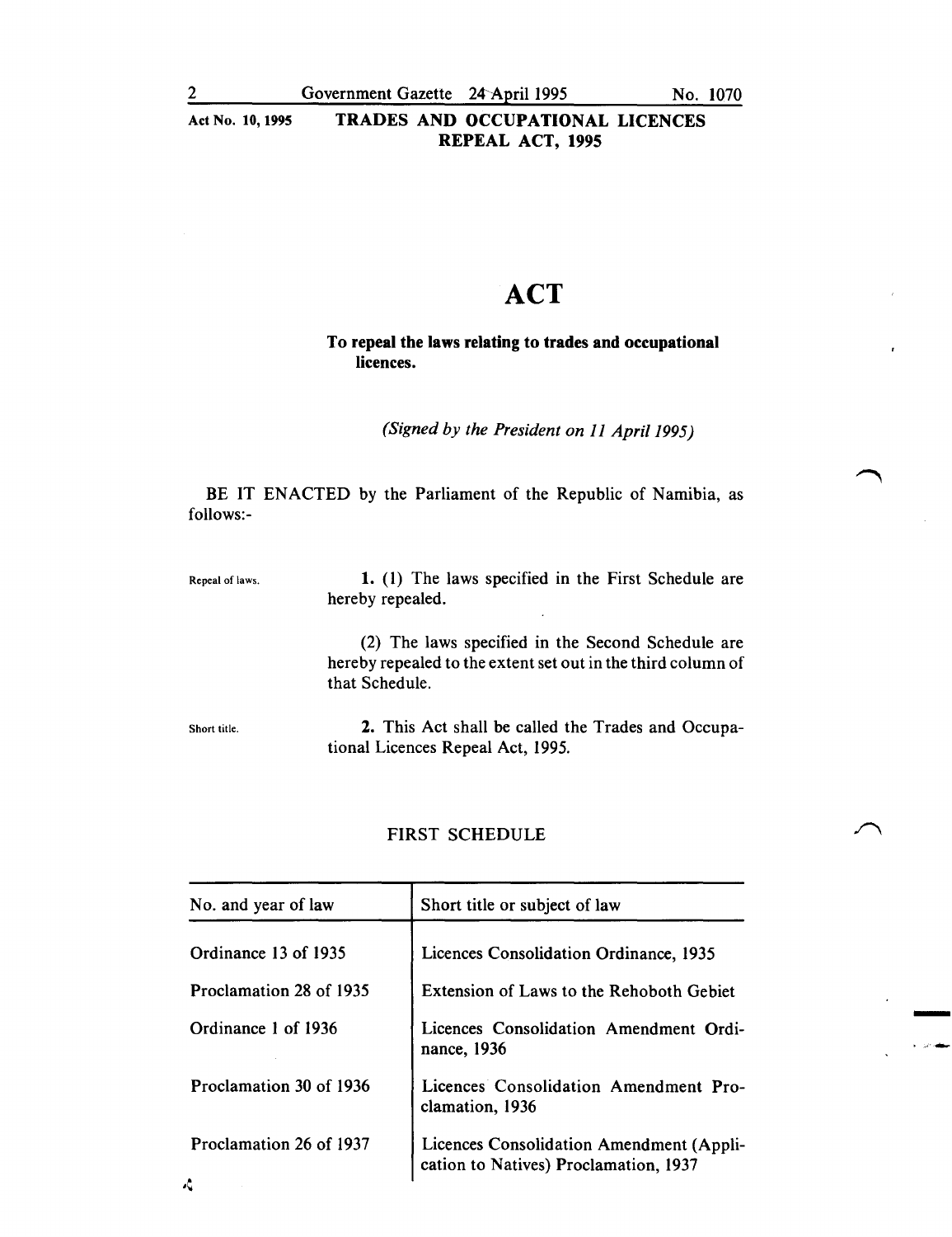No. 1070 Government Gazette 24 April 1995 3

## Act No. 10, 1995 TRADES AND OCCUPATIONAL LICENCES REPEAL ACT, 1995

| Ordinance 13 of 1939       | Licences Consolidation Amendment Ordi-<br>nance, 1939                 |  |  |
|----------------------------|-----------------------------------------------------------------------|--|--|
| Ordinance 6 of 1941        | Licences Consolidation Amendment Ordi-<br>nance, 1941                 |  |  |
| Ordinance 7 of 1941        | Licences Consolidation Further Amendment<br>Ordinance, 1941           |  |  |
| Proclamation 21 of 1941    | Licences Consolidation Amendment Pro-<br>clamation, 1941              |  |  |
| Proclamation 35 of 1941    | Licences Consolidation (Further Amend-<br>ment) Proclamation, 1941    |  |  |
| Ordinance 3 of 1942        | Licences Consolidation Amendment Ordi-<br>nance, 1942                 |  |  |
| Ordinance 8 of 1943        | Licences Amendment Ordinance, 1943                                    |  |  |
| Proclamation 15 of 1943    | Licences Amendment Proclamation, 1943                                 |  |  |
| Proclamation 25 of 1943    | Licences Consolidation Amendment Pro-<br>clamation, 1943              |  |  |
| Proclamation 3 of 1944     | <b>Licences Consolidation Further Amendment</b><br>Proclamation, 1944 |  |  |
| Proclamation 25 of 1944    | Licences Amendment Proclamation, 1944                                 |  |  |
| Ordinance 9 of 1946        | Licences Amendment Ordinance, 1946                                    |  |  |
| Ordinance 17 of 1948       | Licences Consolidation Amendment Ordi-<br>nance, 1948                 |  |  |
| Ordinance 11 of 1950       | Licences Consolidation Amendment Ordi-<br>nance, 1950                 |  |  |
| Ordinance 15 of 1951       | Licences Consolidation Amendment Ordi-<br>nance, 1951                 |  |  |
| Proclamation 42 of 1951    | Licences Consolidation Ordinance Amend-<br>ment Proclamation, 1951    |  |  |
| Ordinance 14 of 1952       | Licences Consolidation Amendment Ordi-<br>nance, 1952                 |  |  |
| Ordinance 40 of 1957       | Licences Consolidation Amendment Ordi-<br>nance, 1957                 |  |  |
| Ordinance 33 of 1958<br>٨Ç | Licensing Consolidation Amendment Ordi-<br>nance, 1958                |  |  |

-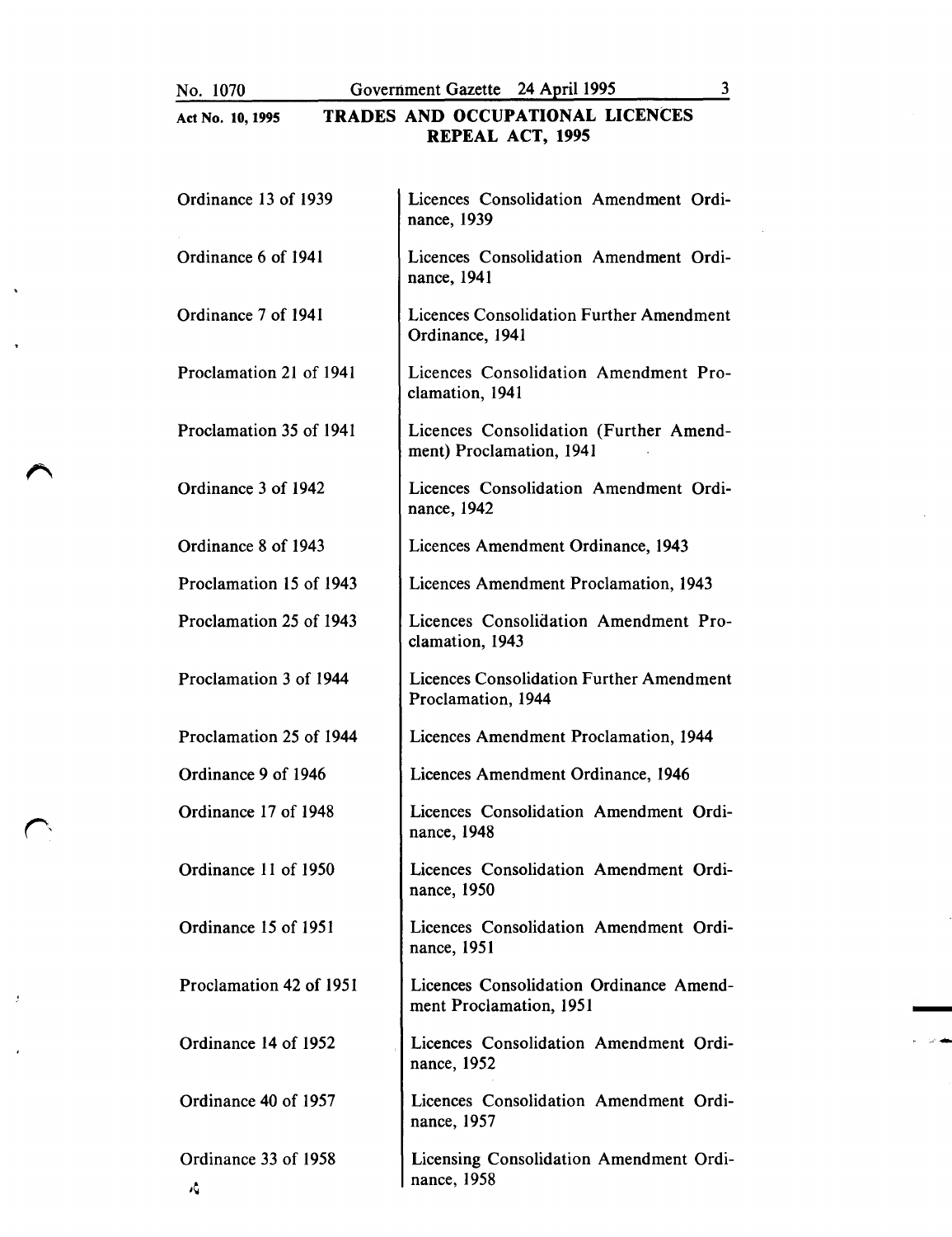4 Government Gazette 24 April 1995 No. 1070

~ \_\_, .....

## Act No. 10, 1995 TRADES AND OCCUPATIONAL LICENCES REPEAL ACT, 1995

| Ordinance 25 of 1959 | Licences Consolidation Amendment Ordi-<br>nance, 1959         |  |
|----------------------|---------------------------------------------------------------|--|
| Ordinance 5 of 1960  | Licences Consolidation Amendment Ordi-<br>nance, 1960         |  |
| Ordinance 6 of 1962  | Licences Consolidation Amendment Ordi-<br>nance, 1962         |  |
| Ordinance 21 of 1963 | Licences Consolidation Amendment Ordi-<br>nance, 1963         |  |
| Ordinance 13 of 1964 | Licences Consolidation Amendment Ordi-<br>nance, 1964         |  |
| Ordinance 5 of 1965  | Licences Consolidation Amendment Ordi-<br>nance, 1965         |  |
| Ordinance 22 of 1965 | Licences Consolidation Further Amend-<br>ment Ordinance, 1965 |  |
| Ordinance 2 of 1966  | Licences Consolidation Amendment Ordi-<br>nance, 1966         |  |
| Ordinance 23 of 1969 | Licences Consolidation Amendment Ordi-<br>nance, 1969         |  |
| Ordinance 11 of 1970 | Licences Consolidation Amendment Ordi-<br>nance, 1970         |  |
| Enactment 3 of 1972  | Owambo Trading and Licensing Enact-<br>ment, 1972             |  |
| Ordinance 12 of 1972 | Licences Consolidation Amendment Ordi-<br>nance, 1972         |  |
| Enactment 3 of 1973  | Trading and Licensing Enactment of Ka-<br>vango, 1973         |  |
| Enactment 4 of 1973  | Eastern Caprivi Trading and Licensing En-<br>actment, 1973    |  |
| Ordinance 7 of 1975  | Licences Consolidation Amendment Ordi-<br>nance, 1975         |  |